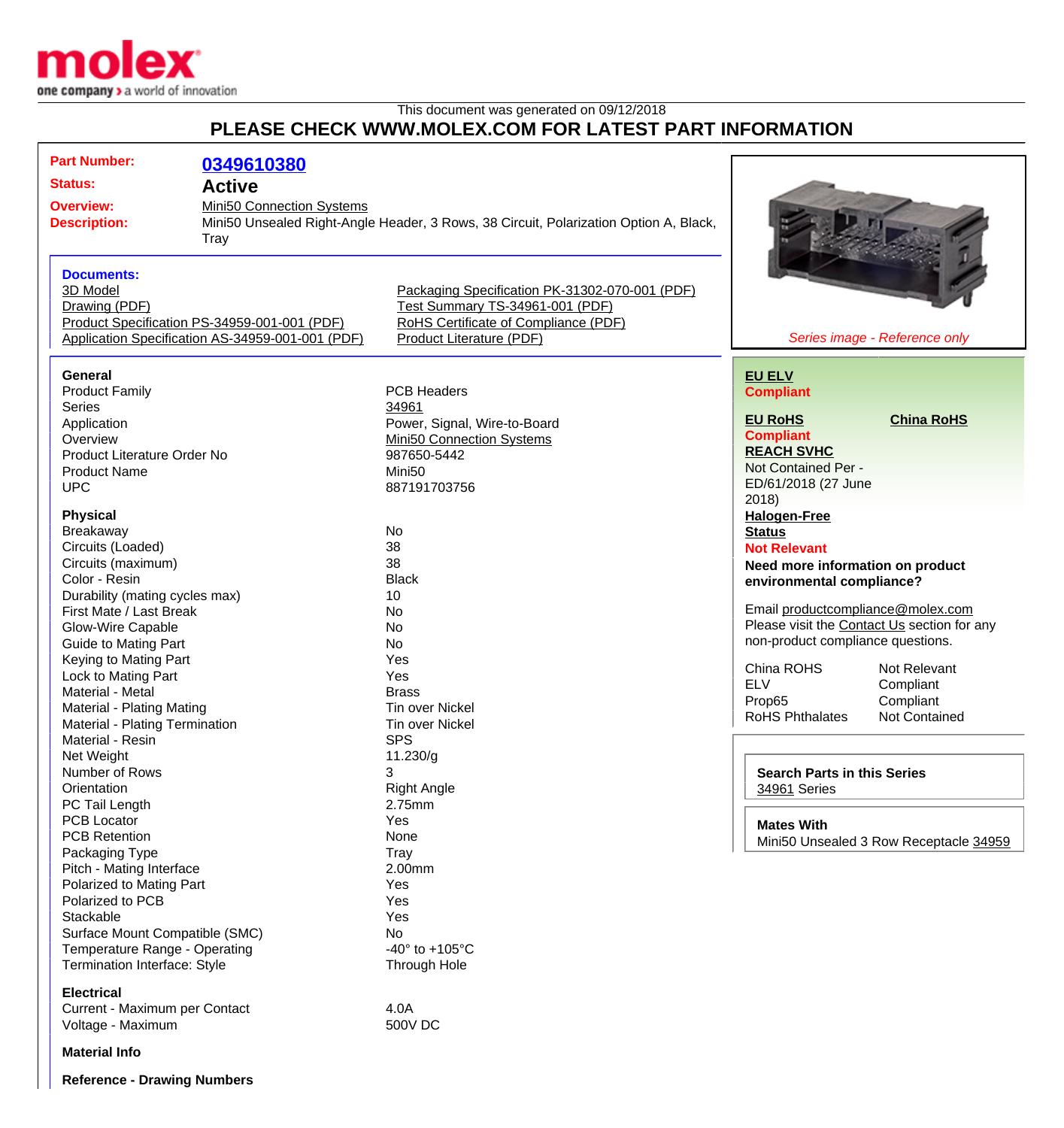Application Specification AS-34959-001-001 Packaging Specification **PK-31302-070-001** Product Specification PS-34959-001-001<br>
Sales Drawing PS-34961-030-001 Test Summary TS-34961-001

SD-34961-030-001

## This document was generated on 09/12/2018 **PLEASE CHECK WWW.MOLEX.COM FOR LATEST PART INFORMATION**